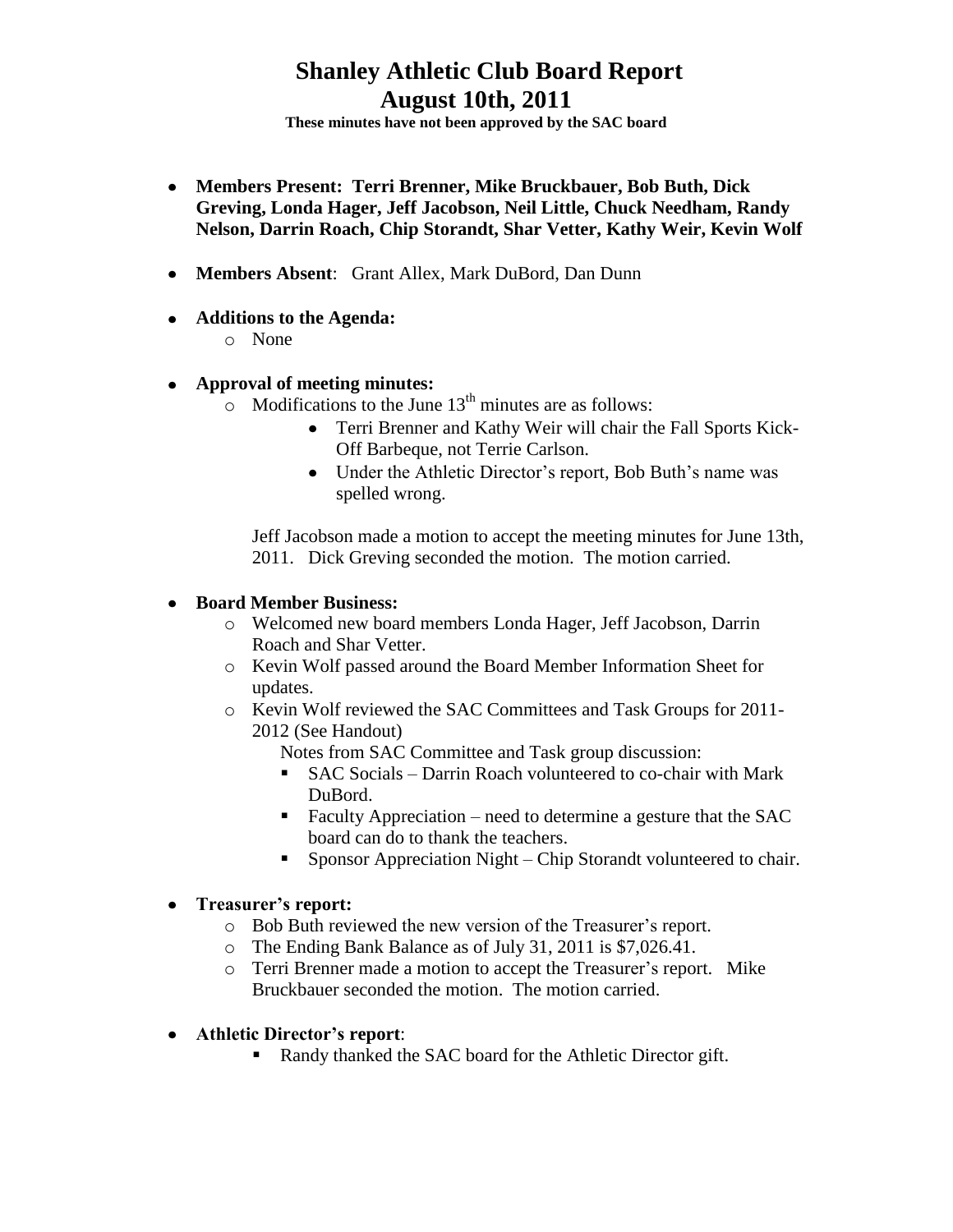**These minutes have not been approved by the SAC board**

- Sports updates:
	- Randy verbally reviewed the fall sports. Randy reviewed the head coaches, the approximate number of kids out for each sport and start date for the various fall sports.
	- 15 coaches took the training to become AED and CPR certified.
	- Fall parent/athlete meetings went well. The main new topic was the concussion education.
- Funding requests: (See Handouts)
	- Coaches Membership dues for head coaches
		- o 16 head coaches for a total of \$880
		- o Allows our coaches to be members of the North Dakota Coaches Association.

Chip Storandt made a motion to accept the request to fund the Coaches Membership dues. Dick Greving seconded the motion. The motion carried.

Boy's Golf State Championship Banner

o Cost is \$100

Terri Brenner made a motion to accept the request to fund the Boy's Golf State Championship Banner. Darrin Roach seconded the motion. The motion carried.

- Red Chairs for Gym 2
	- o Currently have multiple colored chairs that are used for the players to sit on in Gym 2. This would be an improvement over the current chairs and also we have slowly lost chairs from the gym due to increased Choir and Band room needs. With the chairs being red, we would know where they belong.
	- o 40 chairs needed for a total of \$1,240 Bob Buth made a motion to accept the request to fund the

Red Chairs for Gym 2. Mike Bruckbauer seconded the motion. The motion carried.

- **Press Box Randy would like to put indoor/outdoor carpeting in the** Press Box. Randy asked if anyone knew of a carpet layer and if anyone would be willing to volunteer their time to lay the carpet. Randy would like to get this in place prior to the first home soccer game on August  $30<sup>th</sup>$ . A request for volunteers will be included in the school daily announcements.
- Event date confirmations:
	- Pictures for fall sports are Thursday and Friday (August  $18<sup>th</sup>$ and  $19<sup>th</sup>$ ).
	- Fall Kickoff Barbeque Monday August  $22<sup>nd</sup>$ 
		- o There will be a make-up session of the Parent/Athlete meeting following the Fall Kickoff Barbeque.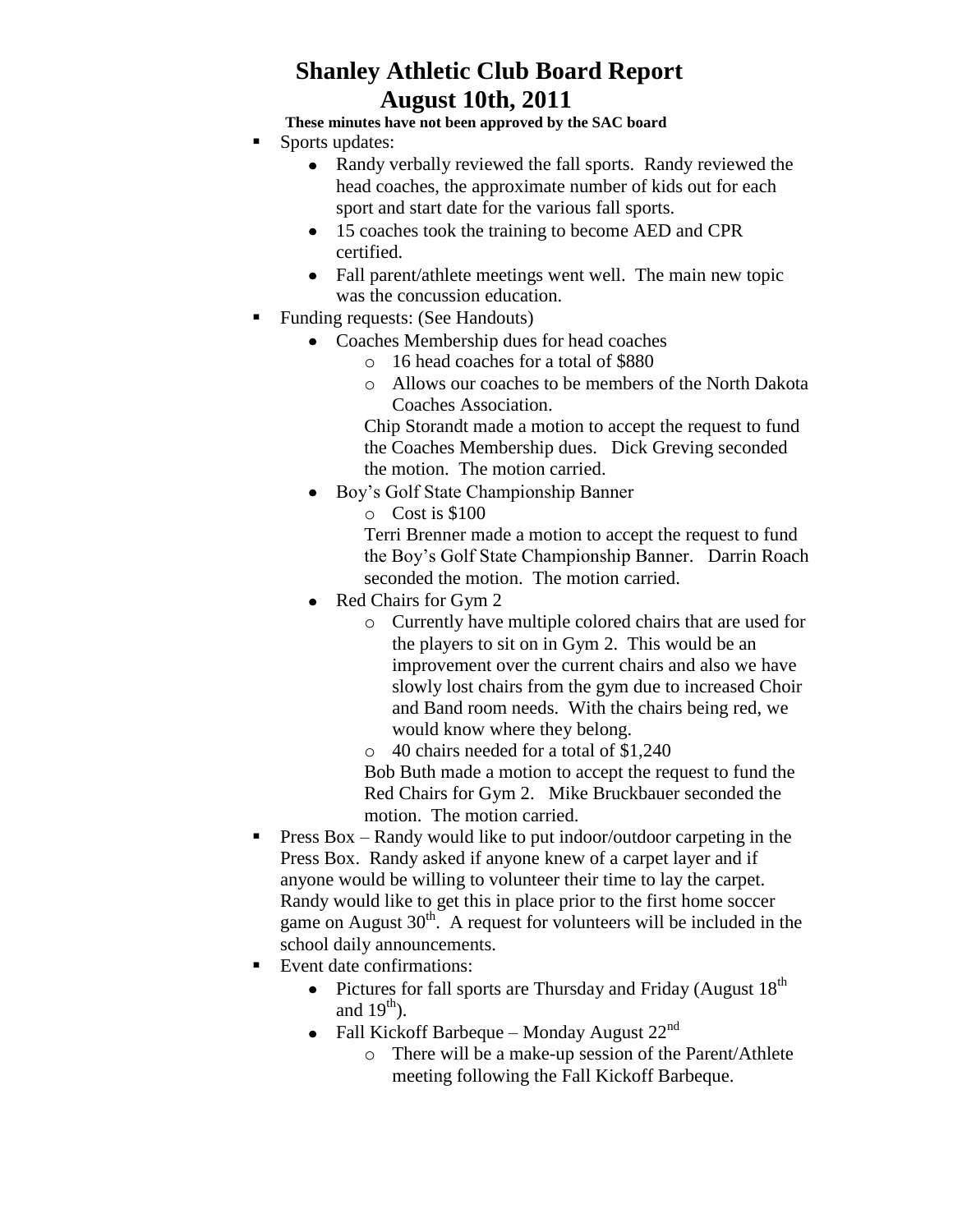**These minutes have not been approved by the SAC board**

- Fall Social looking at Friday September  $23<sup>rd</sup>$ . This would be  $\bullet$ the same date as Homecoming. Since the football game is at 6:00pm, it would provide a slightly earlier starting time for the social.
- Volleyball Tournaments  $-9<sup>th</sup>$  grade on Oct  $28<sup>th</sup>$  and sophomore on Nov  $4<sup>th</sup>$ . We will need volunteers to help out.
- All-Star Basketball Tournament Nov 18<sup>th</sup>-19<sup>th</sup>
	- o We will need volunteers to help out.
	- o Randy to check on how much was raised last year.
- Faculty Appreciation consider noon on Wednesday Dec  $21^{st.}$ This is the last day of finals for fall semester so school will be complete by noon.
- Sponsor Appreciation Night considering Jan  $24<sup>th</sup>$
- Winter Social/Hall of Fame considering Feb  $10<sup>th</sup>$  after the basketball game vs. Fargo South.
- Shanley Invitational Track Meet looking at April  $27<sup>th</sup>$
- Roger Maris Golf Tournament June  $24^{\text{th}}$  and  $25^{\text{th}}$

### **Membership Committee**:

o Chip reported that we will have a sign up table at the Fall Kickoff Barbeque. Chip and Kevin will be at the table.

## **Ad Sales Update**:

- o Grant was not present at the meeting.
- o WDAY will not have an advertisement in the program this year. We still have \$500 worth of advertising to utilize with WDAY.

## **Fall Sports Kick-Off BBQ:**

- o T-Shirts are on order, invitations have been sent.
- o Hamburgers and Brats to be served. Watermelon for desert.
- o Prices will be the same as last year.
- o A note will be placed in the school daily announcements to get the word out regarding the event.

## **Shanley Athletic Club Website Update:**

- o A meeting was held with The Forum staff on coverage of local high school sports. It is obvious that The Forum does not have the staff to cover many of these events.
- o Considering a representative from the school to provide input to the paper for home games.
- **Fall Program:** 
	- o Jeff Jacobson volunteered to help out Chuck Needham on this committee.
	- $\circ$  Fall Program target date Monday September 12<sup>th</sup>
	- o Chuck will send last year's coaches bios to Randy for review.